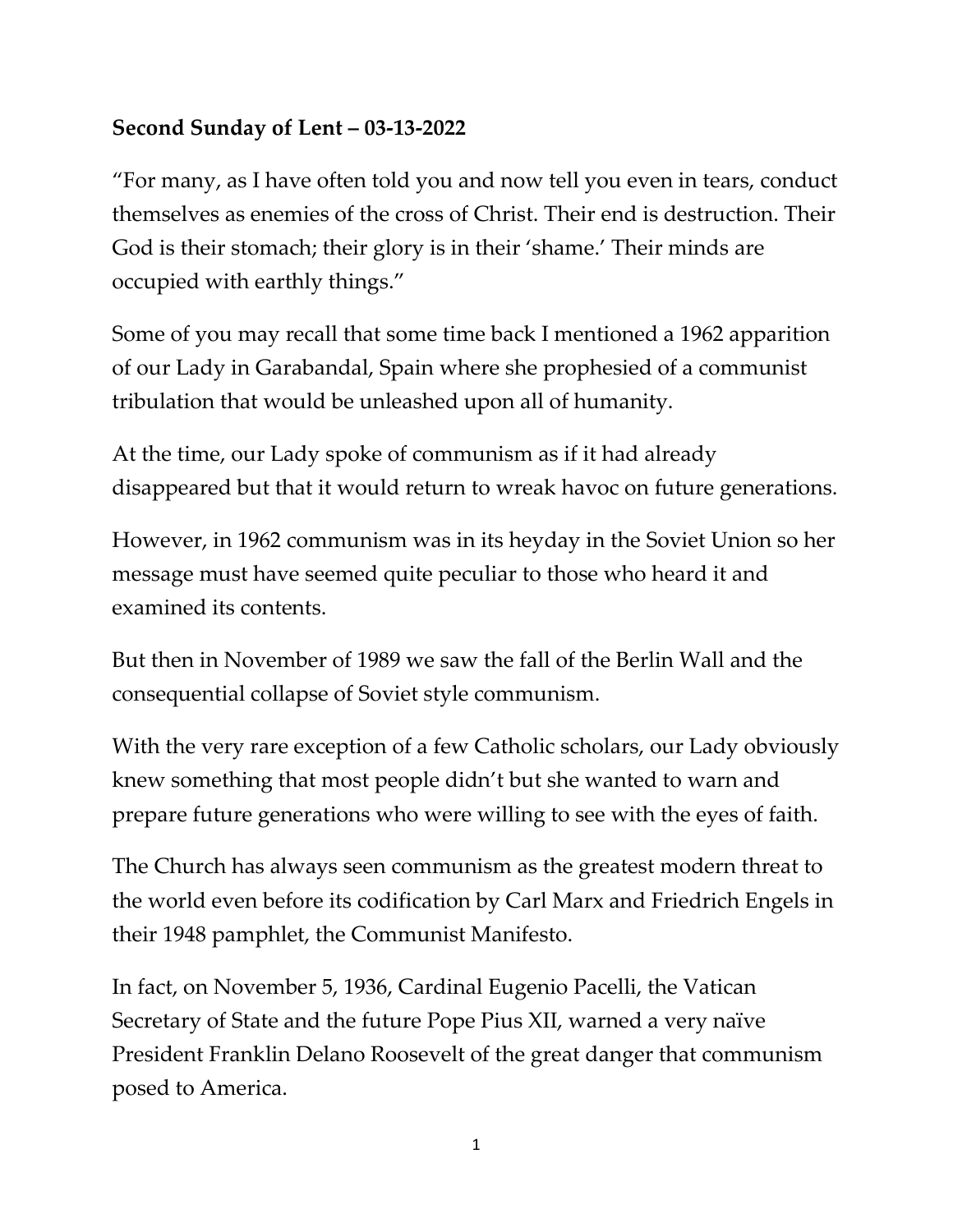FDR dismissed the future pontiff explaining that he was chiefly concerned about America sliding into fascism, not communism.

"Fascism was the fear, not communism. 'No,' replied Pacelli. 'Yes,' countered FDR. This went back and forth before a bewildered Pacelli finally said, 'Mr. President, you simply do not understand the terrible importance of the communist movement!'" Very few did then and very few do now either.

How many of us here really understand or are even willing to consider the great threat that communism still poses today. I'm sure some would much rather dismiss this as the hysterical rantings of a right wing-lunatic.

They would say, look, the Soviet Union collapsed and we can handle China. But I'm not talking about Russia and China. I'm talking about communism right here at home – right under our noses – the avowed enemy of God and His Catholic Church.

Back in the early 1950's many former American Communists testified before congress about the real threat that Soviet communism posed to the United States and how they had infiltrated many protestant organizations and even, although at the time to a lesser extent, the Catholic Church.

One of these individuals was Bella Dodd who eventually returned to her Catholic roots under the direction of then Monsignor Fulton Sheen.

Anyway, as she became more and more disillusioned with communism she became the target of suspicion among her comrades, especially a man named Alexander Trachtenberg, a leading USA Communist party head at the time and the one in charge of the Soviet Military Police in America.

Here is one of their conversations as taken from her memoirs: "Trachtenberg once said to me that when communism comes to America it